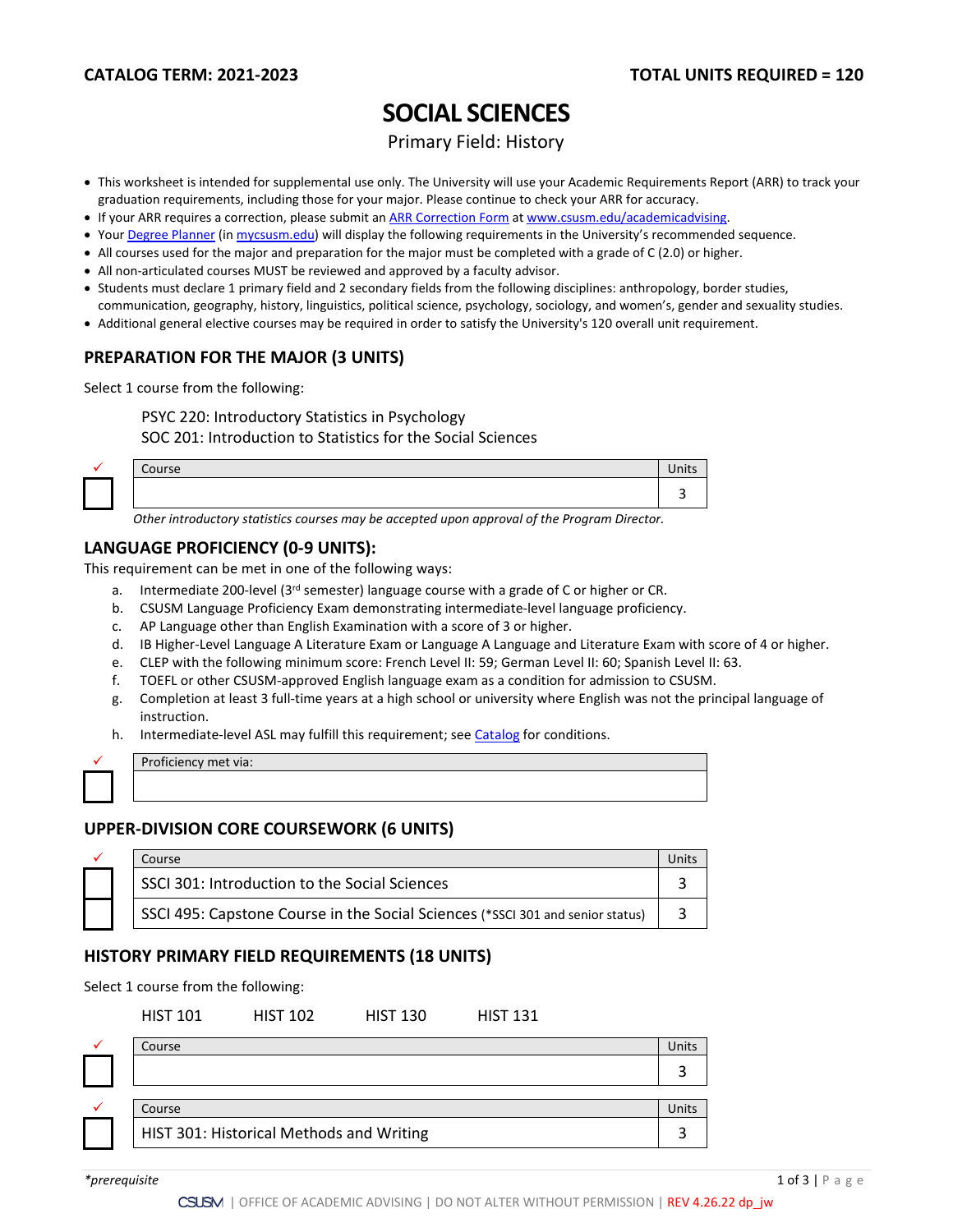3

3

## **SOCIAL SCIENCES**

Primary Field: History

#### **Diversity in Historical Perspective (3 units)**

Select 1 course from the following:

| <b>HIST 327</b> | <b>HIST 334</b> | HIST 338B       | <b>HIST 355</b> | <b>HIST 383</b> |
|-----------------|-----------------|-----------------|-----------------|-----------------|
| <b>HIST 332</b> | <b>HIST 335</b> | <b>HIST 350</b> | <b>HIST 367</b> | <b>HIST 384</b> |

| Course | лнь |
|--------|-----|
|        |     |

#### **History in Contemporary Society (3 units)**

Select 1 course from the following:

| <b>HIST 306</b> | <b>HIST 339</b> | <b>HIST 343</b> | <b>HIST 379</b> | <b>HIST 390</b> |
|-----------------|-----------------|-----------------|-----------------|-----------------|
| <b>HIST 322</b> | <b>HIST 340</b> | <b>HIST 345</b> | <b>HIST 385</b> |                 |
| <b>HIST 323</b> | <b>HIST 341</b> | <b>HIST 347</b> | <b>HIST 387</b> |                 |
| <b>HIST 324</b> | <b>HIST 342</b> | <b>HIST 356</b> | <b>HIST 388</b> |                 |

| $\sim$ $\sim$<br>CUUI SE |  |
|--------------------------|--|
|                          |  |

#### **History of Politics and Policy (3 units)**

Select 1 course from the following:

| <b>HIST 310B</b> | <b>HIST 322</b> | <b>HIST 336A-F</b> | <b>HIST 375</b> |
|------------------|-----------------|--------------------|-----------------|
| <b>HIST 311A</b> | <b>HIST 330</b> | <b>HIST 338A</b>   | <b>HIST 386</b> |
| <b>HIST 311B</b> | <b>HIST 333</b> | <b>HIST 349</b>    |                 |

 $\checkmark$  Course Units and  $\checkmark$  Units and  $\checkmark$  Units and  $\checkmark$  Units and  $\checkmark$  Units and  $\checkmark$  Units and  $\checkmark$  Units and  $\checkmark$  Units and  $\checkmark$  Units and  $\checkmark$  Units and  $\checkmark$  Units and  $\checkmark$  Units and  $\checkmark$  Units and  $\checkmark$ 

#### **Global Histories and Social Issues (3 units)**

Select 1 course from the following:

| <b>HIST 309</b>  | <b>HIST 318</b> | <b>HIST 363</b> | <b>HIST 379</b> |
|------------------|-----------------|-----------------|-----------------|
| <b>HIST 310A</b> | <b>HIST 352</b> | <b>HIST 370</b> | <b>HIST 380</b> |
| <b>HIST 313A</b> | <b>HIST 359</b> | <b>HIST 371</b> | <b>HIST 382</b> |
| <b>HIST 317</b>  | <b>HIST 362</b> | <b>HIST 374</b> |                 |

 $\checkmark$  Course Units and  $\checkmark$  Units and  $\checkmark$  Units and  $\checkmark$  Units and  $\checkmark$  Units and  $\checkmark$  Units and  $\checkmark$  Units and  $\checkmark$  Units and  $\checkmark$  Units and  $\checkmark$  Units and  $\checkmark$  Units and  $\checkmark$  Units and  $\checkmark$  Units and  $\checkmark$ 

### **BREADTH REQUIREMENT (3 UNITS)**

Select an upper-division Social Science (DD designated) course outside of the major and in a discipline other than Social Sciences (SSCI).

| ------<br>ے ت |  |
|---------------|--|
|               |  |